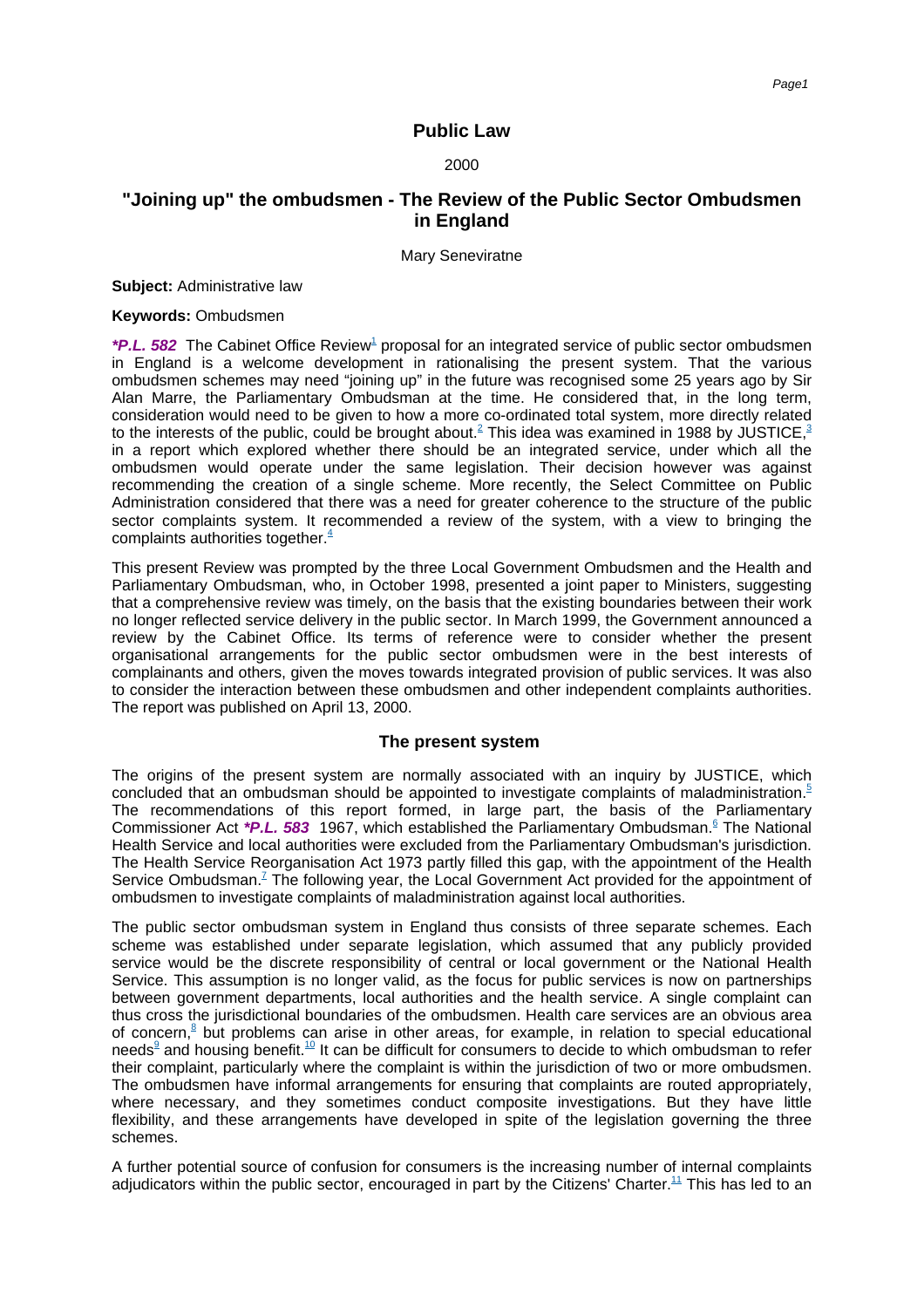intermediate layer of complaint handling, by adjudicators, who are funded by the relevant department or organisation, but who operate independently of them. These schemes include the [Adjudicator,](#page-5-5) $12$ and the Child Support Agency Independent Case **\*P.L. 584** Examiner. Local complaints panels were set up in 1997 to deal with complaints about the Benefits Agency, and an Independent Complaints Panel was set up in 1999 to deal with complaints about the War Pensions Agency. Ombudsmen in the public sector are now only one among many schemes for handling complaints.

Complaints handling and redress systems in the public sector in England are thus complicated and fragmented. This is outmoded in an era of "joined-up" public services. Service delivery is now more fluid, with greater emphasis on partnerships, in order both to assess client needs better, and also to deliver services to meet them. The present jurisdictions of the ombudsmen do not sit easily with this trend. There are jurisdictional issues for the ombudsmen and confusions for consumers.

### **Towards an integrated service**

The Cabinet Office Review recommends a major overhaul of the present system, in order to provide an integrated system of ombudsmen for the public sector in [England.](#page-5-6)<sup>13</sup> The recommendation is for the establishment of a new Commission, to bring the three ombudsmen together in consolidated [legislation.](#page-5-7)<sup>14</sup> The proposed model is for the present ombudsmen to be combined in a new collegiate [structure,](#page-5-8)<sup>15</sup> with each ombudsman covering the complete jurisdiction, being responsible for his or her own cases, and not subject to any other ombudsman. No ombudsman would have an appellate function in relation to the decisions of others. Functional roles, for example, for local government and the health service could be retained, and would probably predominate in the new [structure.](#page-5-9)<sup>16</sup> However, any division of work among the ombudsmen, whether on a functional or regional basis, would be purely for administrative [reasons.](#page-5-10) $17$  There would be one chair of the Commission, who would be responsible for reports to Parliament, management and external representation. The chair would also be responsible for matters relating to the United Kingdom as a whole, and for reserved matters in Scotland, Wales and Northern Ireland. However, the Review emphasises the importance of the **\*P.L. 585** system having sufficient flexibility, so that it can easily be reshaped, in order to allow for other functiona[l allocations.](#page-5-11)<sup>1</sup>

It is proposed that the new Commission will provide a single gateway for consumers with complaints about all areas of public service. The internal arrangements for the Commission would be a matter for the ombudsmen themselves. The Review proposes that the new Commission will be accountable to [Parliament,](#page-5-12) $19$  and that its funding arrangements should be the same as those operating for the Parliamentary and Health Service Ombudsman, where funds are voted by Parliament subject to the approval of th[e Treasury.](#page-5-13) $20$ 

#### **Access**

The Review proposes that the requirement for complaints to the Parliamentary Ombudsmen to be referred by an M.P. be abolished. The original proposal that access to the Parliamentary Ombudsman should be filtered in this [way](#page-5-14)<sup>21</sup> was seen as experimental, and it was proposed that it should be reviewed after five years. The original argument for restricting access was that without it the ombudsman could be overwhelmed with cases. There was also the feeling that the majority of M.P.s wanted the member [filter.](#page-5-15)<sup>22</sup> This restriction on access has attracted much criticism, and JUSTICE recommended its removal in [1977](#page-5-16)<sup>23</sup> an[d 1988.](#page-5-17)<sup>24</sup> The Select Committee originally felt that the filter was advantageous, and saw no reason to abolish [it.](#page-5-18) $^{25}$  More recently, however, it has supported its [abolition,](#page-6-0) $^{26}$  as did most submissions to the [Review,](#page-6-1) $^{27}$  where "almost universal dissatisfaction with the arrangement for access" was [expressed.](#page-6-2)<sup>28</sup> This restriction is almost unique in the world community of [ombudsmen,](#page-6-3)<sup>29</sup> and the fact that the other public sector ombudsmen in England **\*P.L. 586** operate under direct [access](#page-6-4) $30$  makes this even more anomalous. The recommendation in the Review is "strongly" in favour of the abolition of the M.P. filter, which "can no longer be sustained in an era of  $\frac{1}{2}$  ioined up [government".](#page-6-5)  $\frac{31}{2}$  There can be few who will mourn its removal.

At present, complainants to the Health Service Ombudsman must exhaust the NHS internal complaints procedure before they can refer their case to the [ombudsman.](#page-6-6) $32$  The Local Government Ombudsman makes no such stipulation, although the local authority must have had a reasonable opportunity to respond to the complaint before the Local Government Ombudsman will accept [it.](#page-6-7) $33$ There is therefore the question as to where the line should be drawn between completely free access (subject only to the Ombudsman's discretion not to accept a complaint) and some filtering mechanism. The proposal is for a legislative requirement to use the internal complaints system, but with discretion for the ombudsmen to override this if it would be unreasonable for the complainant to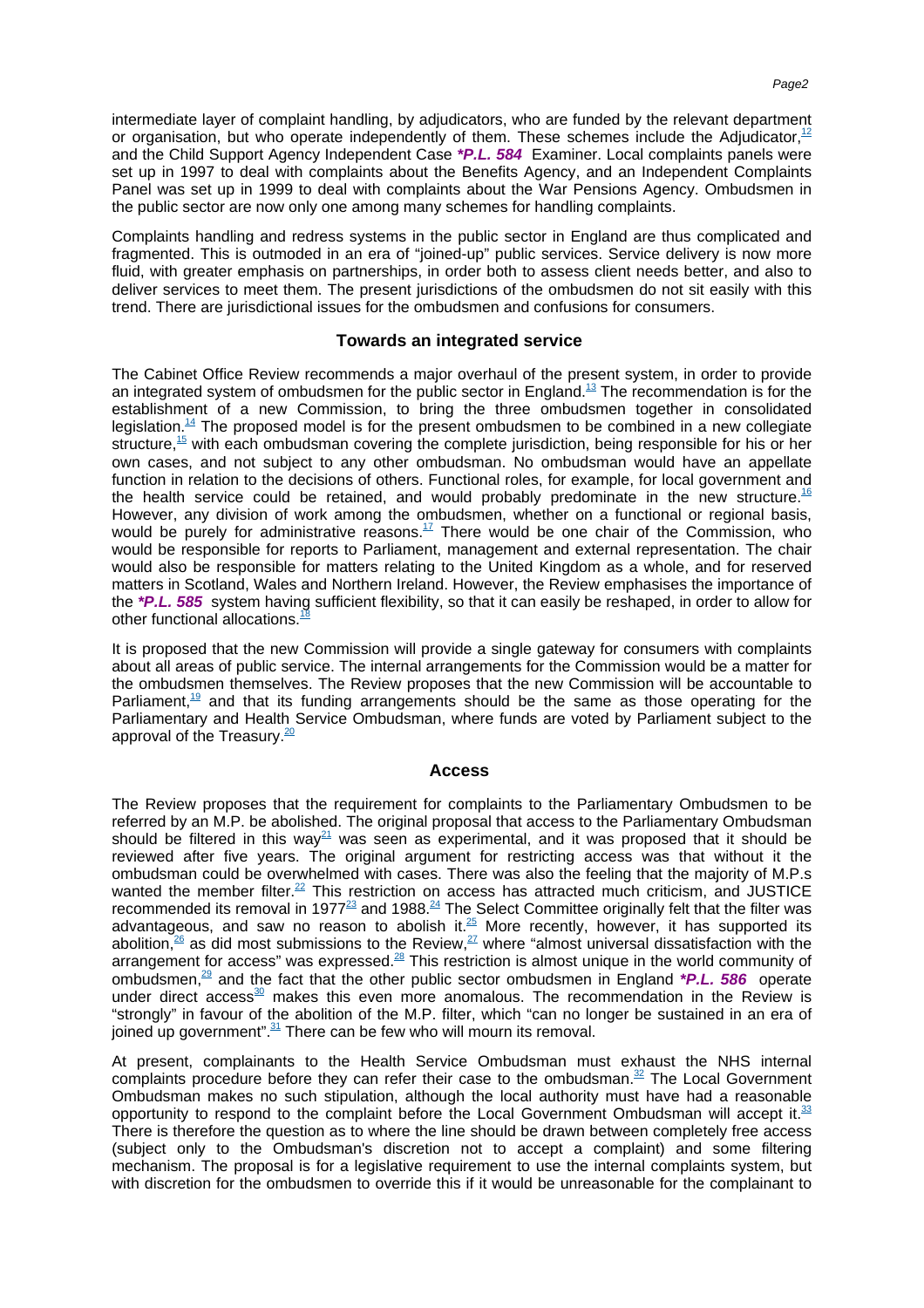satisfy this [requirement.](#page-6-8)<sup>34</sup>

The Review makes no detailed proposals about internal complaints systems, recommending that the specific arrangements for these would be left to the new Commission and the respondent bodies. Whatever arrangements are made, the internal procedures must not be seen as impediments to those wishing to complain to the ombudsmen. Moreover, some consistency of approach for the various public bodies would be beneficial.

Other aspects of access include publicity. The Review proposals for this can be implemented with immediate effect. For example, it is acknowledged that public awareness of the public sector ombudsmen needs to be [increased.](#page-6-9)<sup>35</sup> In order to facilitate this, a "really first class web site is essential", together with electronic [access.](#page-6-10)<sup>36</sup> Working practices could also improve access by, for example, more use being made of telephone contact an[d meetings.](#page-6-11)  $37$ 

# **Relationships with other complaints bodies**

Many complaints bodies interconnect with the ombudsmen, including other public sector statutory complaints authorities, the ombudsmen in different countries in the United Kingdom, and lower tier complaints handlers, **\*P.L. 587** especially independent complaints examiners. The Review suggests that protocols will have to be established with the ombudsmen in the devolved governments, and with the Information Commissioner and the Data Protection Commissioner.

The Review looked in particular at the interaction between the proposed Commission and the independent complaints examiners for central government departments. The Parliamentary Ombudsman has identified problems with some aspects of the complaints handlers' work, for example, the failure to distinguish between those cases that can be resolved quickly, by conciliation or mediation, and those which raise policy issues, or require in-depth investigation. In the former situation, a brief investigation is suited to the techniques of internal examiners, but the latter cases are better left for the Parliamentar[y Ombudsman.](#page-6-12)<sup>38</sup> He is concerned that some of their work may duplicate or preempt the thorough and independent investigations undertaken by his office.

The Review does not accept the Parliamentary Ombudsman's criticisms. It favours the proliferation of independent complaints examiners in the public sector, believing that they have an important part to play in the complaints process. The problems with them concern publicity and collaboration. The solution is to provide clearer explanations to complainants of the relative roles and status of the complaints mechanisms, and more information about the remit of [adjudicators.](#page-6-13)<sup>39</sup> This process has already begun. The Parliamentary Ombudsman and the Adjudicator and Independent Case Examiner are in the process of agreeing working methods, with a view to making it easier for individual complainants to decide which complaints mechanism t[o use.](#page-6-14)<sup>40</sup>

# **The Prisons Ombudsman and other ombudsman-like bodies**

The Review opted to leave the Prisons Ombudsman outside the new Commission arrangements, on the basis that this is a "niche" role, is "not established by statute" and is "properly part of the [executive".](#page-6-15)<sup>41</sup> At present, the Prisons Ombudsman's role is akin to that of an adjudicator, and there are proposals to put the office on a statutory [footing.](#page-6-16)<sup> $42$ </sup> If this were done, the relationship with the new Commission would need to be addressed. Other "ombudsman-like" bodies in the public [sector](#page-6-17)  $43$  were also excluded from the Review. It is unfortunate that this review was not used as an opportunity to assess their roles, with the aim of integrating them within a system of public sector ombudsmen. Unless this is done, the system will continue to lack coherence, and jurisdictional problems will continue to arise.

# **\*P.L. 588 The functions of ombudsmen**

Ombudsmen have two functions: dispute resolution and improving standards. Most ombudsmen see the dispute resolution function as the primary [role,](#page-6-18) $44$  and the Review did not challenge this view, making it clear that the ombudsmen should retain their "core role of handling [complaints".](#page-6-19) $45$  It accepted that the primary function of the ombudsman is grievance redress for individuals, and many of the reforms suggested enhance this role.

The procedural reforms are thus designed to make the process more accessible, more flexible, and more able to cope with increased demand, by, for example, the increased use of informal methods of resolving [disputes.](#page-6-20) $46$  The proposals represent a move away from audit-like investigation by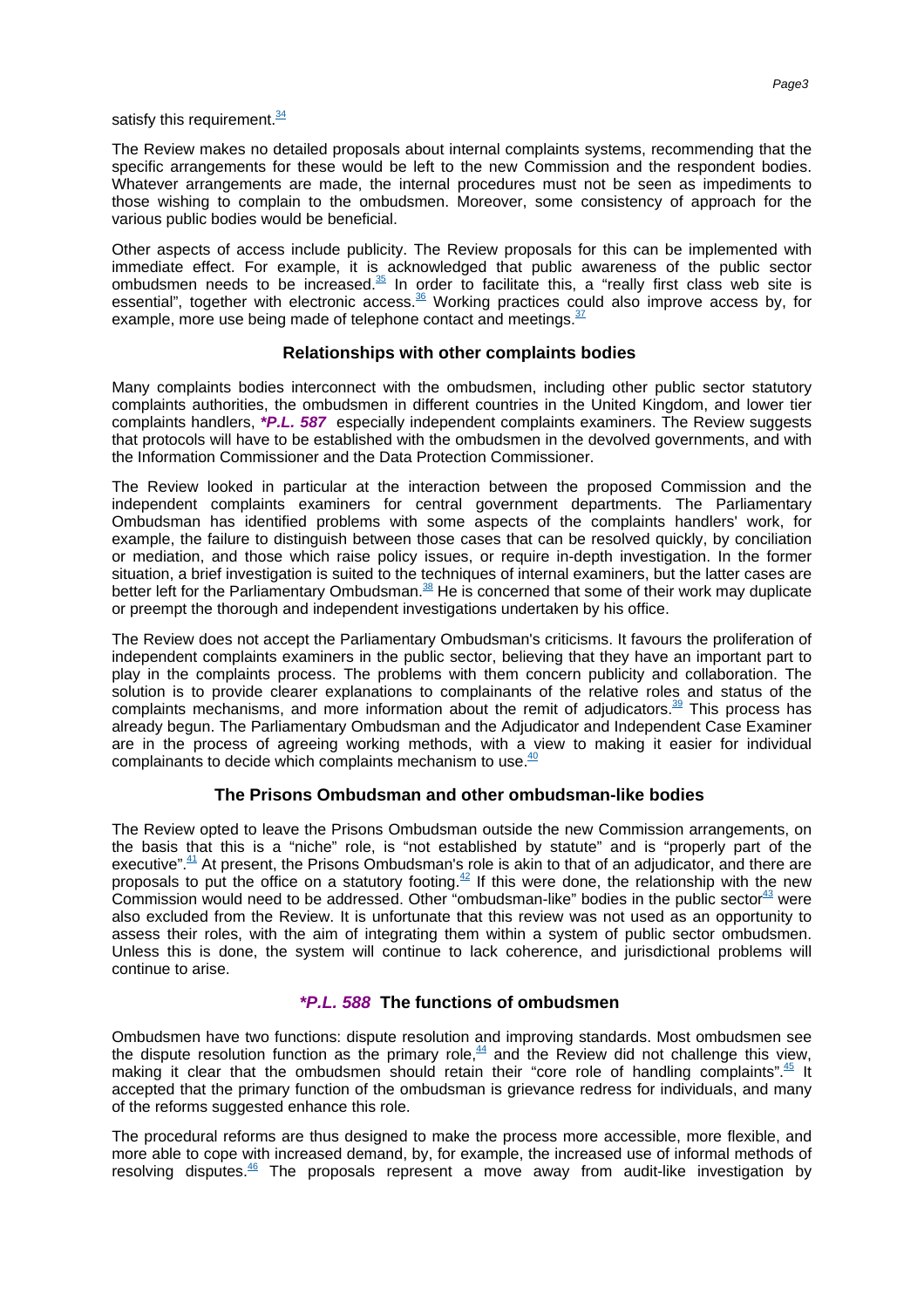ombudsmen. The focus for the ombudsmen would be on outcomes, assisting complainants, informality, and conciliation. The move will be towards more resolution of disputes, but less thorough investigations, with formal investigations being used as a last [resort.](#page-6-21) $47$  While this approach will help to reduce delay, it does not address the problem of systemic failures. In investigating individual cases, ombudsmen may highlight more generalised weaknesses in practices, rules and attitudes. Uncovering these weaknesses is of advantage to individuals who have not complained, because the resulting improvement in the system is a generalised benefit. The ombudsmen are uniquely positioned in this respect, and this important aspect of their role must not be sacrificed.

#### **Jurisdiction**

The Review does not envisage a reduction in jurisdiction, proposing that the present bodies which are subject to the ombudsmen should remain [so.](#page-6-22) $48$  How this should be expressed in future legislation is crucial. The Review rejects the idea that the jurisdictional remit should be expressed in a general term like "public authority", preferring a list of generic types, together with a list of some organisations which may have doubtful [status.](#page-6-23)<sup>49</sup> This approach is preferable to the present system, where bodies are specifically named as within [jurisdiction.](#page-7-0)<sup>50</sup> There is a further question about the line to be drawn between the public and private sector. The existing legislation allows investigation of actions taken by or "on behalf of" public bodies. The ombudsmen have relied on this phrase to enable them to investigate complaints about contracted-out services, for example, although it is unclear how far this can be stretched. The Review proposes that the jurisdictional line should be drawn at the point **\*P.L. 589** where a service is "largely publicly funded, provides a service to the public and operates within a detailed specification by a public authority to a demanding performanc[e requirement".](#page-7-1)<sup>5</sup>

There are no recommendations in the Review about the various jurisdictional exclusions in the three schemes, on the basis that these issues should be decided during the process leading up to [legislation.](#page-7-2)<sup>52</sup> The Review advises against piecemeal extensions to jurisdiction being made before [this.](#page-7-3)  $\frac{53}{2}$  $\frac{53}{2}$  $\frac{53}{2}$  Many of the [exclusions](#page-7-4)<sup>54</sup> have been criticised, particularly those relating to contractuall and personnel [matters.](#page-7-5)<sup>55</sup> Ombudsmen in the United Kingdom do have a large number of jurisdictional exclusions as compared with other countries. For example, in Sweden and Denmark there is a presumption in favour of decisions of public servants being subject to investigation by the ombudsman, unless there is sound reason to the contrary. This approach, which has been endorsed by the Select [Committee,](#page-7-6) <sup>56</sup> should be considered in any future legislation.

### **Maladminstration**

The remit of the public sector ombudsmen is to provide remedies for maladministration, and the Review makes no recommendations in relation to this. Maladministration has never been defined in legislation, but was said to include "bias, neglect, inattention, delay, incompetence, ineptitude, perversity, turpitude, [arbitrariness".](#page-7-7)<sup>57</sup> In 1977, JUSTICE found that the concept of maladministration was too [restrictive.](#page-7-8)<sup>58</sup> Other countries do not confine their ombudsmen to maladministration, but allow them to investigate unreasonable action by public authorities, or failures of service. However, the concept has proved to be remarkably flexible, so much so that in 1988 JUSTICE no longer considered it to[o restrictive.](#page-7-9)<sup>59</sup>

The flexibility of the concept has allowed successive ombudsmen to interpret its meaning liberally, and to the above list can now be added: "failure to give proper advice, harassment … discrimination and failure to handle claims to a benefi[t properly".](#page-7-10)<sup>60</sup> It can also include a "failure to mitigate the effects of rigid adherence to the letter of the law where that produces **\*P.L. 590** manifestly inequitable [treatment".](#page-7-11)  $61$  Even a departure from good practice has been held to be [maladministration.](#page-7-12)<sup>62</sup>

Whether the remit of the ombudsmen should be extended beyond maladministration was not discussed in the [Review.](#page-7-13) $63$  It is worth noting that, while the original JUSTICE [report](#page-7-14) $64$  recommended that the ombudsman should be confined to investigating alleged maladministration, it had also recommended the setting up of a comprehensive system of administrative tribunals. In the absence of this, there is no system for a general appeal on the merits of administrative decisions. This is a serious drawback. If there were a system of administrative courts, confining the ombudsmen to maladministration might be justifiable.

### **An integrated system of administrative law**

Although the Review recommends co-operation, collaboration, and "associate" status within the new Commission for other complaint[s handlers,](#page-7-15)  $65$  it essentially accepts the ombudsman's role and function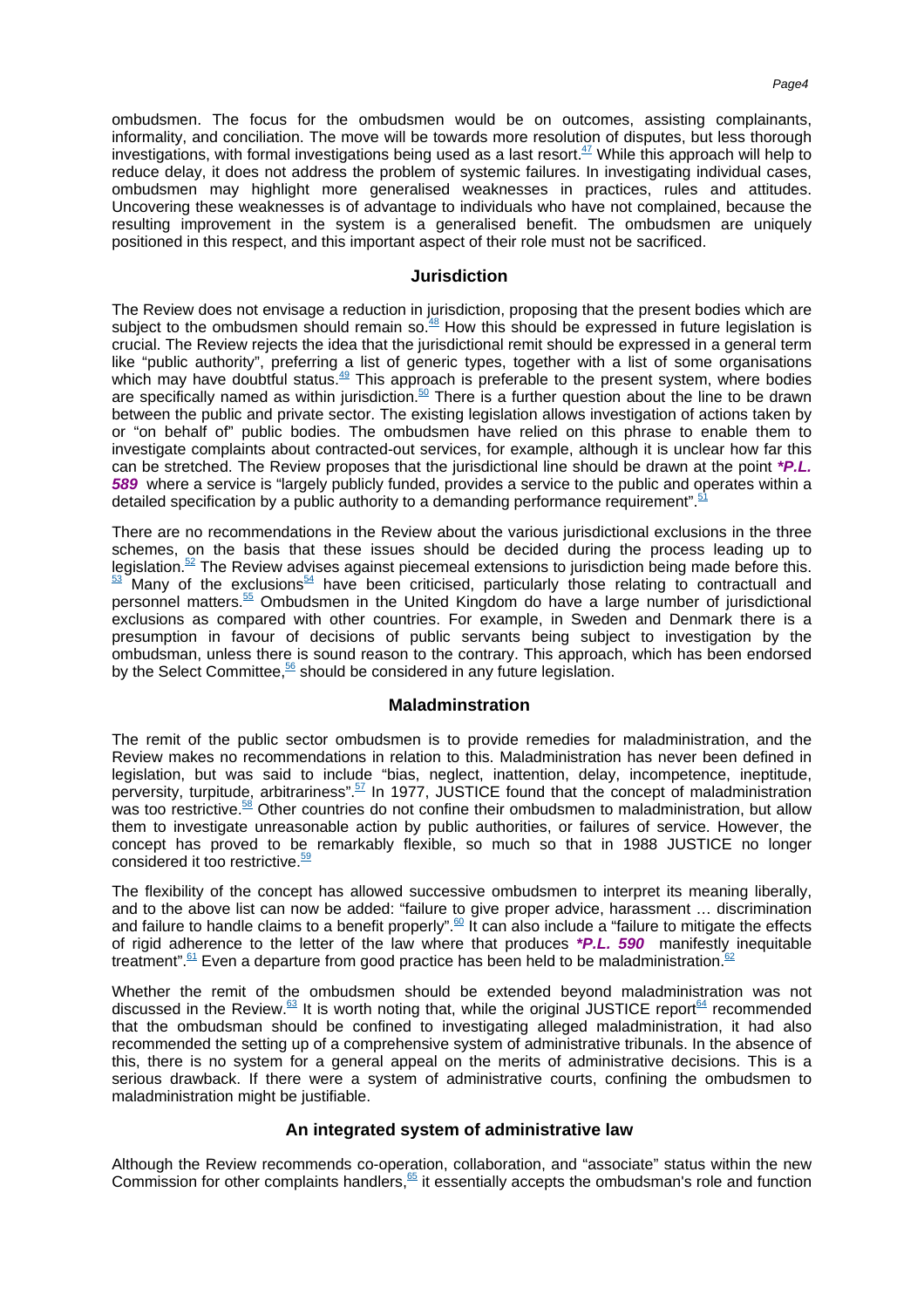as they are at present. It makes some reference to the relationship of the ombudsmen to courts and [tribunals,](#page-7-16) $66$  noting that ombudsmen in the public sector were intended to deal with grievances which were not appropriate to be taken to [court.](#page-7-17)<sup>67</sup> Public sector ombudsmen are not alternative dispute resolution in the accepted sense, nor are they an alternative to tribunals or ministerial [appeal.](#page-7-18)<sup>68</sup> The Review considers that the courts and the ombudsmen should remain quite separate, with the ombudsman retaining the discretion to investigate cases where there may be a remedy in court, and the courts not insisting on referrals to the ombudsman.

While it is right that the courts and ombudsmen should not be duplicating each others' work, there are issues concerning the appropriate roles of the courts, tribunals and ombudsmen in dealing with citizens' grievances. Some have called for an integrated system of control mechanisms to protect citizens fully from abuse of administrative [power.](#page-7-19)<sup>69</sup> The functions and jurisdictions of the courts, tribunals and ombudsmen are not immutable, and the "proper **\*P.L. 591** divide" between their jurisdiction "must be defined and redefined as circumstances [change".](#page-7-20)<sup>70</sup> The ombudsmen and the courts are often dealing with similar issues, and this is an opportune time to examine the interface between them. Equally, it may be appropriate to ask whether the distinction between ombudsmen and tribunals is [appropriate.](#page-7-21)<sup>71</sup> There has recently been a review of the hearing of administrative cases in the High [Court,](#page-7-22)<sup>72</sup> and a review is currently being conducted of the tribunal [system.](#page-7-23)<sup>73</sup> If the ombudsman Review is taken together with these other two reviews, they could be used as a basis for discussing an integrated system of administrative justice.

### **Conclusion**

The public sector ombudsmen are a success story. They have brought redress to thousands of consumers and citizens, where none may have been available and they have helped to improve administrative procedures. Their unique role has enabled them to oversee administrative practice, and to encourage improvement, for the benefit of citizens. But they have developed piecemeal. The Cabinet Office Review has therefore made some welcome recommendations, which will make the ombudsman system more coherent. It also, quite rightly, warns against too much prescription for the ombudsmen in any future legislation, which should be drafted in general enabling terms. This will allow the schemes to develop to meet new circumstances.

However, this is not a radical review. A radical review would have discussed the role of the public sector ombudsmen, and whether their remit was appropriate within the context of other public law redress systems. This would have placed the ombudsman system within the context of reform of the system of public law, with the relative strengths and weaknesses of ombudsmen, courts, tribunals and other institutions bein[g assessed.](#page-7-24)<sup>74</sup> The Review goes some way to airing these issues. It should now be the starting point for debate of the wider issue--the place of ombudsmen in relation to the administrative justice system.

Mar[y Seneviratne](#page-8-0)<sup>75</sup>

P.L. 2000, Win, 582-591

- <span id="page-4-0"></span>1. Review of the Public Sector Ombudsmen in England, A Report by the Cabinet Office, conducted by P. Collcutt and M. Hourihan, April 2000 ("The Review").
- <span id="page-4-1"></span>2. Annual Report of the P.C. for 1975.
- <span id="page-4-2"></span>3. Administrative Justice: Some Necessary Reforms, Report of the Committee of the JUSTICE-All Souls Review of Administrative Law in the U.K. (1988).

<span id="page-4-3"></span><sup>4.</sup> Third Report of the Select Committee on Public Administration (1997-98, H.C. 398), para. 89.

<span id="page-4-4"></span><sup>5.</sup> JUSTICE, The Citizen and the Administration: the Redress of Grievances (1961), p. 36.

<span id="page-4-5"></span><sup>6.</sup> The office is officially the Parliamentary Commissioner for Administration, the term "commissioner" being used in all the legislation establishing the public sector ombudsmen. The term "ombudsman", which is Swedish in origin, has now become the accepted terminology, although it has no legal status.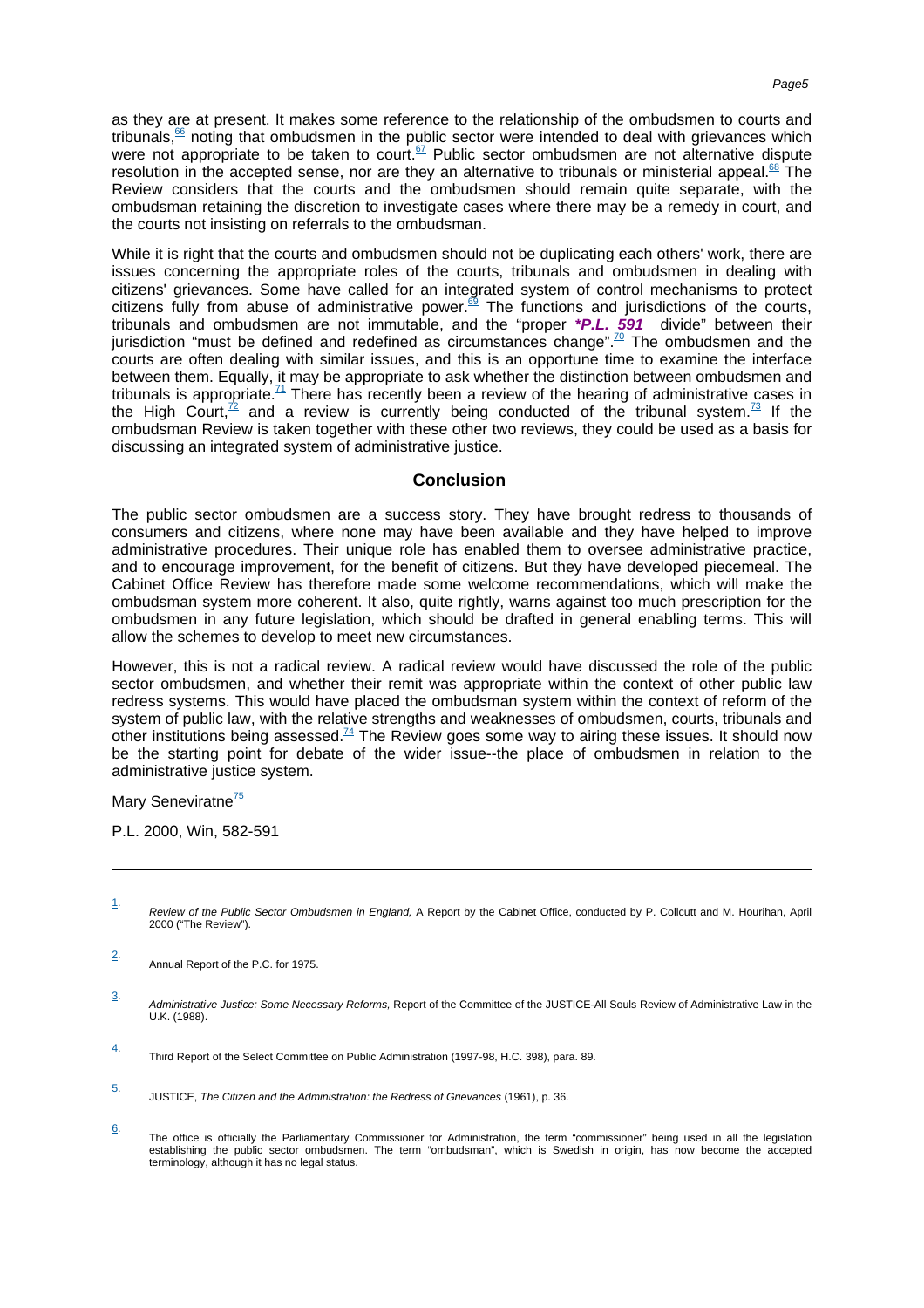- <span id="page-5-0"></span>7. Since its inception, the post holder has combined the two roles of Parliamentary and Health Service Ombudsman.
- <span id="page-5-1"></span>8. e.g. a recent Local Government Ombudsman investigation involved a complaint about the care an elderly woman received in a private<br>nursing home, where her place had been purchased by a local authority. The complainant (the died in the nursing home) had to use two ombudsmen, the Health Service Ombudsman and the Local Government Ombudsmen, to deal with what was "essentially, the same complaint". (Complaint No. 97/A/4002, London Borough of Bexley).
- <span id="page-5-2"></span>9. e.g. where the complaint is about delay by a local authority in issuing a statement of a child's special educational needs, the fault may<br>also lie with the local health authority, which delayed providing reports for the ch
- <span id="page-5-3"></span>10. Claims for housing benefit may be delayed, or otherwise subject to maladministration, due to faults on the part of either, or both, the local authority and the Department of Social Security.
- <span id="page-5-4"></span>11. For a discussion of recent developments in the Citizens' Charter, see Scott, "Regulation inside government: re-badging the Citizens' Charter" [1999] P.L. 589.
- <span id="page-5-5"></span>12. The Adjudicator considers complaints against the Inland Revenue, Customs and Excise and the Contributions Agency.
- <span id="page-5-6"></span>13. The Review only examined the position in England. As a result of devolution, the Scottish Parliament and Welsh Assembly have their own ombudsmen for the administration and the health service. (They already had separate local government ombudsmen, before devolution). The U.K. Parliamentary Ombudsman holds these offices on an interim basis, until new ombudsmen are appointed. There are proposals for the three Welsh offices to be merged. In Scotland, there is to be a review, similar to that in England, with the most favoured option being a "one-stop shop", as in England. Matters reserved for the U.K. Parliament (e.g. taxation, defence and foreign affairs) will still be within the jurisdiction of the U.K. Ombudsman. The Review proposal is that these reserved matters will be for the chair of the proposed new Commission.
- <span id="page-5-7"></span>14. The Review, para. 2.43.
- <span id="page-5-8"></span>15. The Review, para. 4.3. This follows the model of the Commission for Local Administration, where the three Local Government Ombudsmen operate as a commission, each with identical powers. They divide the workload on a regional basis, the geographical boundaries changing periodically to secure an equal spread of the workload.
- <span id="page-5-9"></span>16. The Review, para. 4.4.
- <span id="page-5-10"></span>17. The Review rejected the model adopted in financial services, where there is a chief ombudsman under whose umbrella ombudsmen act within a particular sector of financial services.
- <span id="page-5-11"></span>18. This may include, e.g., education.
- <span id="page-5-12"></span>19. The Review, para. 5.17. At present the Parliamentary and Health Service Ombudsman is answerable to Parliament, and the Select Committee on Public Administration takes evidence from him on his annual and other reports. There is no suggestion in the Review that the Select Committee on Public Administration will be abolished. Although the Review does not refer to the Select Committee's role in the new system, the ombudsmen themselves suggested that a new Commission should be answerable to a Select Committee for the general conduct of its activities, but not for investigation of individual complaints (see the Review, p. 83).
- <span id="page-5-13"></span>20. The Commission for Local Administration is funded by the Department of the Environment, Transport and the Regions, from resources voted for local authority support.
- <span id="page-5-14"></span>21. JUSTICE (1961), op. cit., pp. 75-76. It also recommended that peers should be able to refer complaints, although this recommendation was never taken up.
- <span id="page-5-15"></span>22. When the Bill was being debated in Parliament, stress was laid on the ombudsman's potential to assist backbench M.P.s, and the ombudsman's status as a servant of the House (H.C. Deb., vol. 734). Direct access was seen as undermining the position of MPs in relation to the public.
- <span id="page-5-16"></span>23. JUSTICE, Our Fettered Ombudsman (1977), pp. 17-18.
- <span id="page-5-17"></span>24. JUSTICE (1988), op. cit., pp. 89-90.
- <span id="page-5-18"></span>25. *Review of Access and Jurisdiction,* Fourth Report of the Select Committee on the PCA (1977-78, H.C. 615); Fourth Report of the Select<br>Committee on the PCA (1990-91, H.C. 368), para. 10; *The Powers, Work and Jurisdiction*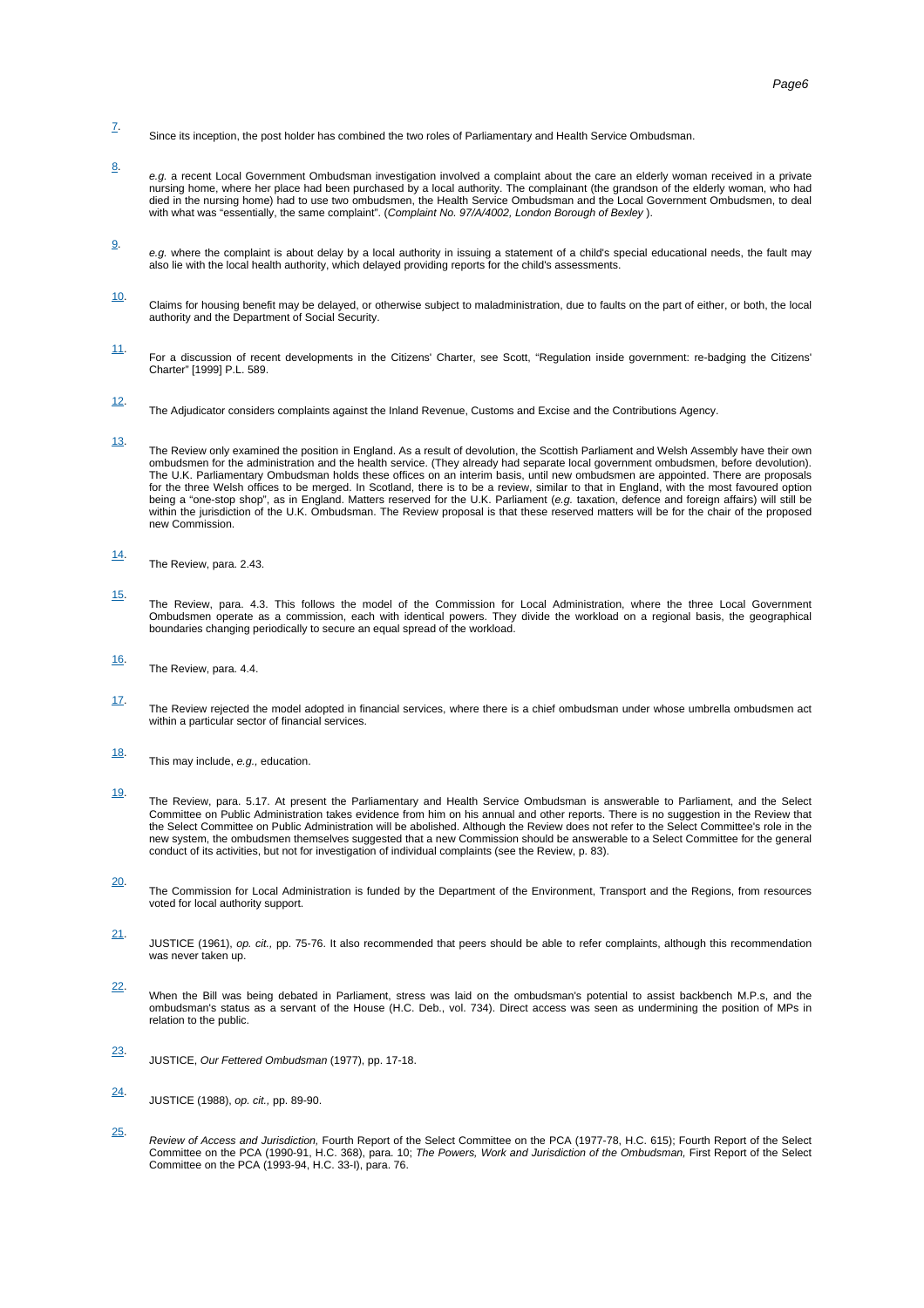- <span id="page-6-0"></span>26. See the Review, para. 3.19.
- <span id="page-6-1"></span>27. The Review, para. 3.36.
- <span id="page-6-2"></span>28. The Review, para. 3.10.
- <span id="page-6-3"></span>29. France has a similar restriction.
- <span id="page-6-4"></span>30. The British and Irish Ombudsman Association has made special provision in its criteria for the recognition of ombudsman offices to allow for this restriction. Under the heading of "Accessibility", it is provided, *inter alia,* that the office of an Ombudsman "should be directly<br>accessible to complainants *unless otherwise specified by or under statute"* (em
- <span id="page-6-5"></span>31. The Review, para. 3.52.
- <span id="page-6-6"></span>32. The Health Service Ombudsman has discretion to accept complaints from people who have not exhausted the procedure if it is considered that in the circumstances it is not reasonable to expect them to do so.
- <span id="page-6-7"></span>33. In 1998/99, the Local Government Ombudsman carried out a pilot study to test the implications of requiring complainants to exhaust councils' complaints procedures before the Ombudsman would consider their complaints. The findings revealed that such a requirement did not save investigative time, nor did it reduce the Ombudsman's costs. In addition, it seemed to increase complainants' dissatisfaction.
- <span id="page-6-8"></span>34. The Review, para. 7.32.
- <span id="page-6-9"></span>35. ibid. para. 3.2.
- <span id="page-6-10"></span>36. ibid. para. 6.39.
- <span id="page-6-11"></span>37. ibid. para. 6.66.
- <span id="page-6-12"></span>38. ibid. para. 7.33.
- <span id="page-6-13"></span>39. ibid. para. 7.36.
- <span id="page-6-14"></span>40. Annual Report of the PCA for 1999-00 (1999-2000, H.C.593), para. 1.21.
- <span id="page-6-15"></span>41. The Review, para. 4.7.
- <span id="page-6-16"></span>42. The Prisons Ombudsman has been assured that the post will be placed on a statutory basis at the next legislative opportunity. See<br>Seneviratne, "The Prisons Obudsman--Annual Report 1998/99" (1999) 21(4) J.Soc.Wel. & Fam.L.
- <span id="page-6-17"></span>43. These include the Police Complaints Authority, the Independent Housing Ombudsman, the Freedom of Information Commissioner, and the Data Protection Registrar.
- <span id="page-6-18"></span>44. The present Parliamentary Ombudsman has noted that his "primary objective is to obtain a remedy for those who have suffered injustice",<br>with working to ensure good public administration as "another important aim" (Buckley, Advisor 6 at 7.
- <span id="page-6-19"></span>45. The Review, para. 7.30.
- <span id="page-6-20"></span>46. ibid. para. 6.9.
- <span id="page-6-21"></span>47. ibid. para. 6.3.
- <span id="page-6-22"></span>48. ibid. para. 5.4.
- <span id="page-6-23"></span>49. ibid. para. 5.8.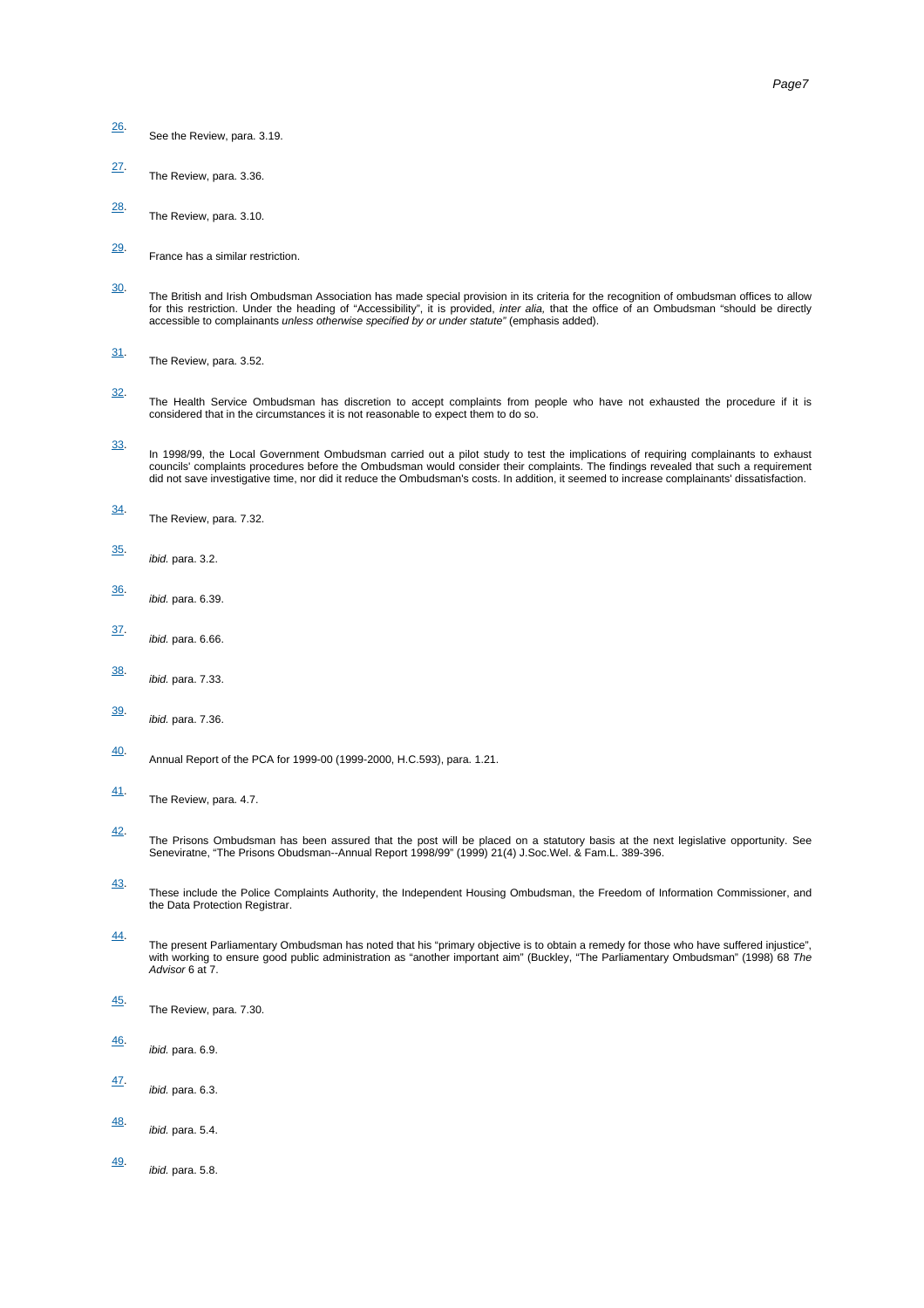- <span id="page-7-0"></span>50. This means that there has to be legislative enactment whenever additional bodies need to be brought within the ombudsman's remit.
- <span id="page-7-1"></span>51. The Review, para. 5.9.
- <span id="page-7-2"></span>52. ibid. para. 5.11.
- <span id="page-7-3"></span>53. ibid. para. 5.13.
- <span id="page-7-4"></span>54. Parliamentary Commissioner Act 1967, Sched. 3 lists a number of matters excluded from the jurisdiction of the Parliamentary Ombudsman, including contractual and commercial transactions and personnel matters. These exclusions were repeated in the legislation establishing the Health Service and Local Government Ombudsmen.
- <span id="page-7-5"></span>55. See M. Seneviratne, Ombudsmen in the Public Sector (Open University Press, 1994), p. 24.
- <span id="page-7-6"></span>56. The Powers, Work and Jurisdiction of the Ombudsman, First Report of the Select Committee for the PCA (1993-94, H.C. 33-I), para. 50.
- <span id="page-7-7"></span>57. These were the examples given during the debate on the Bill which established the Parliamentary Ombudsman (*Hansard,* H.C. Vol. 754,<br>col. 51., 1966). They are commonly referred to as the "Crossman catalogue."
- <span id="page-7-8"></span>58. JUSTICE (1977), op. cit.
- <span id="page-7-9"></span>59. JUSTICE (1988), op. cit.
- <span id="page-7-10"></span>60. Buckley, "The Parliamentary Ombudsman" (1998) 68 Advisor 6 at 8.
- <span id="page-7-11"></span>61. Maladministration and Redress, First Report of the Select Committee on the PCA (1994-95), para. 10.
- <span id="page-7-12"></span>62. The Commission for Local Administration in England, Report on an Investigation into Complaint No 98/A/4244 against the London Borough of Enfield.
- <span id="page-7-13"></span>63. Some issues about maladministration will need to be addressed in any future legislation. Unlike the other two ombudsmen, the Health Service Ombudsman can investigate complaints involving hardship, failures of service and clinical judgment.
- <span id="page-7-14"></span>64. JUSTICE (1961), op. cit.
- <span id="page-7-15"></span>65. It also recommends that a unit be established to take an overview of all public sector complaints processes and the work of the ombudsmen (The Review, para. 5.19).
- <span id="page-7-16"></span>66. The Review, paras. 7.19-7.27.
- <span id="page-7-17"></span>67. Citizens are prevented from using the ombudsman if there is a legal remedy, although the ombudsmen have discretion to investigate where it would not be reasonable for the complainant to go to court.
- <span id="page-7-18"></span>68. They are subject to the court's supervision through the mechanism of judicial review.
- <span id="page-7-19"></span>69. Woolf, The Protection of the Public--a New Challenge (Stevens, 1990), p. 92.
- <span id="page-7-20"></span>70. ibid, p. 123.
- <span id="page-7-21"></span>71. See Farrand, "Courts, tribunals and ombudsmen--I" Amicus Curiae (26) April 2000, 3-8.
- <span id="page-7-22"></span>72. Sir Jeffrey Bowman, Review of the Crown Office List: a report to the Lord Chancellor (Lord Chancellor's Department, March 2000).
- <span id="page-7-23"></span>73. Sir Andrew Leggatt, Review of Tribunals: Consultation Paper (June 2000).
- <span id="page-7-24"></span>74. See generally, Lewis, "The Case for a Standing Administrative Conference" (1989) 60 Political Quarterly 421; Lewis and Birkinshaw,